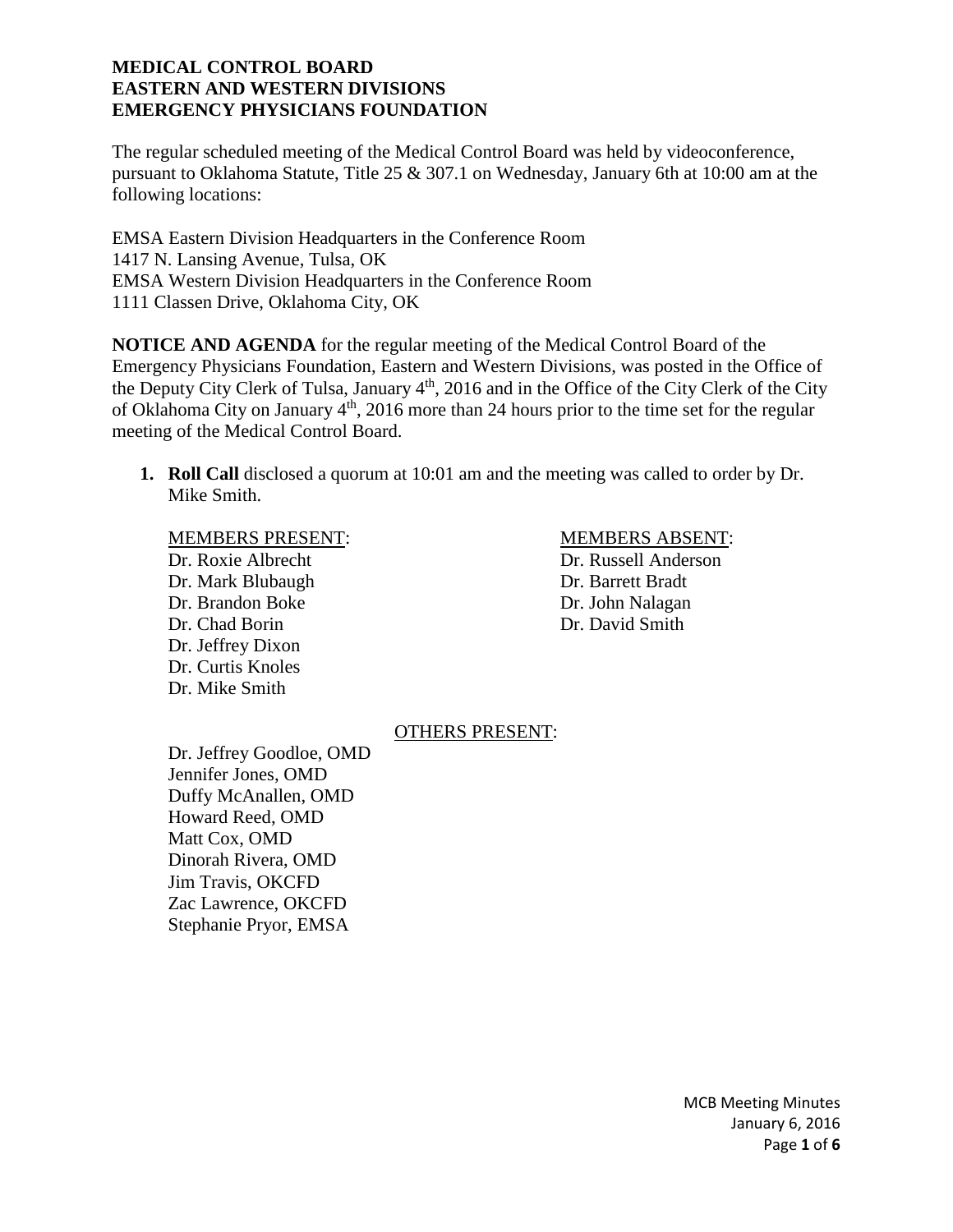#### **2. Review and Approval of November 2015 MCB Meeting Minutes**

MOTION: Dr. Chad Borin SECOND: Dr. Curtis Knoles

ABSENT: Dr. Barrett Bradt Dr. John Nalagan Dr. David Smith

AYE: Dr. Roxie Albrecht Dr. Mark Blubaugh Dr. Brandon Boke Dr. Chad Borin Dr. Jeffrey Dixon Dr. Curtis Knoles Dr. Mike Smith

# **3. EMSA President Report**

Mr. Winham gave compliance reports for October and November 2015. Dr. Goodloe asked Mr. Winham for Frank Gresh to include the exclusion graph for the last 12 months, based upon prior MCB requests for that on an ongoing basis. These will be added to our information for the upcoming board meetings.

#### **4. Medical Director Report**

Jim Winham, Dr. Goodloe, and David Howerton will be traveling to Redmond, WA at the request of Physio-Control. They have made multiple requests for EMSA leadership and OMD staff to come and get a close hand view of the next generation of products as well as to provide user feedback. No consulting or speaking fees are being received and only direct travel expenses are being covered. As part of the visit, an hour long presentation detailing the EMS system, including medical oversight, will be given to a broad spectrum of Physio-Control employees.

Matt Cox is the newest member of the OMD staff as the Director of Critical Care Analytics. Dr. Goodloe asked Howard to remain available as an independent consultant to train Matt. That contract has been written by legal counsel and signed by Drs. Goodloe and Michael Smith. Howard did a great job for the MCB, Dr Goodloe and the entire EMS system. Very few people would have been able to step into the position and shovel out of the deep trench of data.

Dr. Goodloe shared the divert reports for October and November 2015. Dr. Bradt had requested a yearly summation for St. Francis and we can always provide those reports if an MCB member would like. His purpose in requesting those was in hopes to talk with his administration and show them some lost patient opportunities in regards to divert. Dr.

> MCB Meeting Minutes January 6, 2016 Page **2** of **6**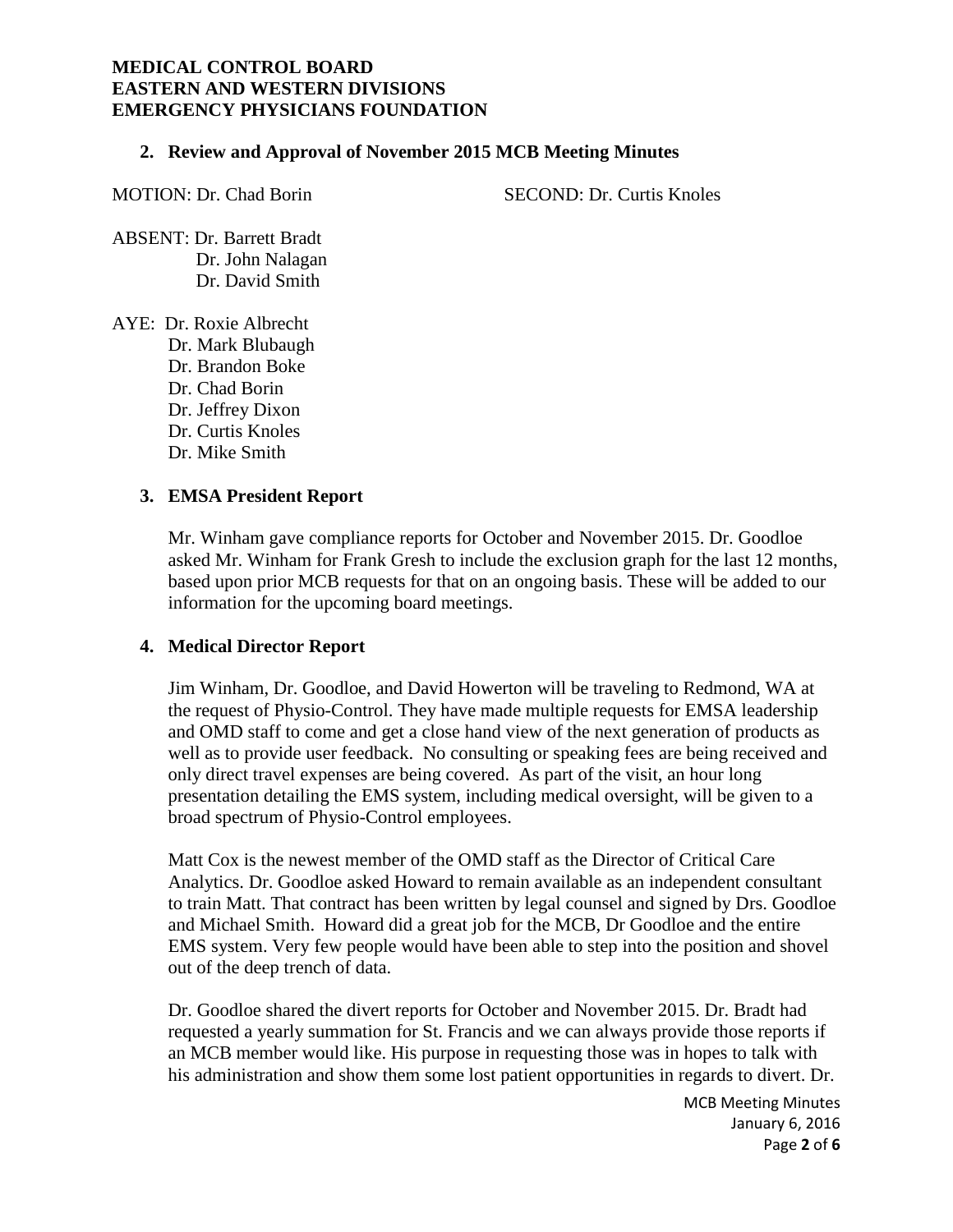Goodloe wishes that all of the hospitals were equally capable of those that are doing the best in limiting the bed waits seen. Dr. Goodloe would like to start 2016 with giving the MCB a glowing divert report but cannot do it. It is a problem that the MCB/OMD has to recognize however, not the MCB/OMD problem to own or to solve. It gets into what does EMSA want to do to in terms of engaging city governments and city leadership. Everyone is feeling the pain and there is an increasing realization of no simple or immediately effective answers. Mr. Winham shared where EMSA is right now on the issue and EMSA leadership is meeting with the leadership at the hospitals in OKC and Tulsa.

#### **5. Review and Approval of: 2016 Protocol Changes Summary**

Dr. Goodloe brought the summary of changes to the MCB for approval. Changes to specific protocols are listed for 2016.

- 1. **Oxygenation during oral intubation via nasal cannula high flow at 15 lpm for all pulsatile adult patients.** The benefit of this procedure, well established in the medical literature now and commonplace in our metro EDs, is to minimize any intraintubation desaturation. This is reflected in a direction in **Protocol 2F – Oral Intubation**.
- 2. **Changing defibrillator pad placement from apex/sternum to anterior/posterior for all defibrillations.** The benefit of this change is to deliver more effective energy during defibrillations. With an ever increasing obesity co-morbidity and refractory VF for other reasons, a physical change in pad placement will help the effectiveness of defibrillation therapy. This is reflected in directions in **Protocols 4A – Resuscitation; 4B – Resuscitation Team Roles; 4C – AED; 4D – Manual Defibrillation; 4E – Double Sequential External Defibrillation (new recommended protocol).**
- 3. **Changing defibrillator energy strategies with wt basis. If greater than or equal to estimated wt of 100kg, initial three defibrillations all at 360J biphasic. If less than estimated wt of 100kg, retain current escalating energy strategy of 200J/300J/360J biphasic, with fourth and subsequent defibrillations for all adults utilizing doubles sequential external defibrillation when 2 monitor/defibs are available as outlined in Protocol 4E (below).** The benefit of this change is to deliver more effective energy during defibrillations. With an ever increasing obesity co-morbidity and refractory VF for other reasons, a physical change in energy strategies will help the effectiveness of defibrillation therapy. This is reflected in directions in **Protocols 4E – Double Sequential External Defibrillation (new recommended protocol) and 4G – VF/Pulseless VT.**
- 4. **Adoption of the technique of double sequential external defibrillation**. This involves 2 manual monitor/defibrillators present, which is expected to be available on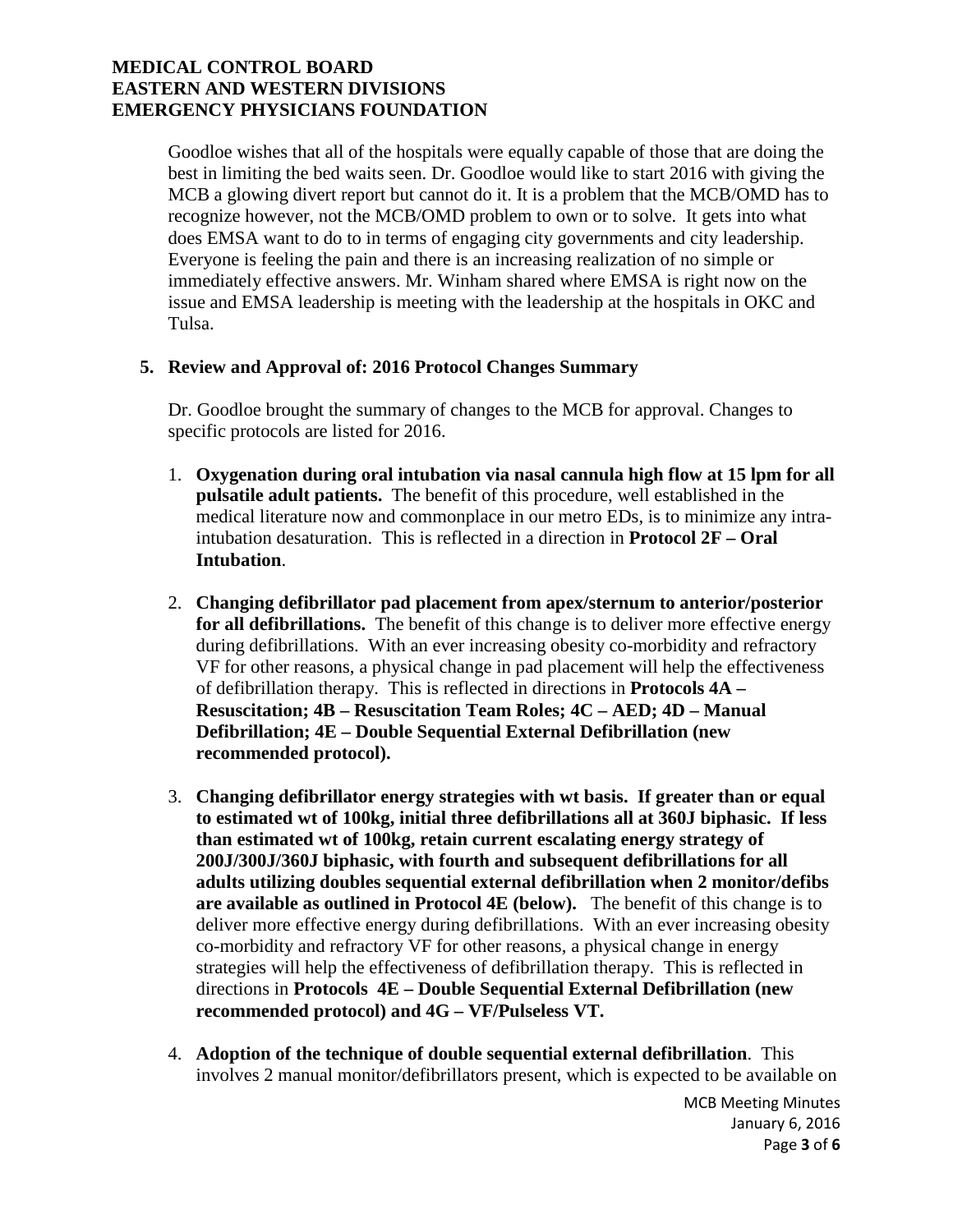scene with EMSA and Fire Paramedic Response (Sand Springs does have LP15s with Intermediate/Advanced EMTs as well). This will not be available with EMSA and Fire BLS Response. There is not any expectation of EMSA sending 2 ambulances for this possibility alone. In very limited situations, such EMSA response may be operationally possible and/or response of the Field Operations Supervisor. To the extent possible, OMD personnel may also be able to provide response for dual defibrillator capabilities. The benefit of this change is to deliver more effective energy during defibrillations. With an ever increasing obesity co-morbidity and refractory VF for other reasons, a physical change in energy strategies will help the effectiveness of defibrillation therapy. This is reflected in directions in **Protocols 4E – Double Sequential External Defibrillation (new recommended protocol) and 4G – VF/Pulseless VT.** This defibrillation strategy is in use and shown effective in ROSC in systems such as MedStar (Ft Worth), New Orleans EMS, and Wake County (NC) EMS.

- 5. **Reducing scene times and providing early radio communication in the setting of suspected sepsis.** Notes to this effect are added to the Paramedic scope of practice instructions in **Protocol 9B – Fever.**
- 6. **Further clarifying the continued use of the long spine backboard (spinal immobilization) in the setting of clearly evident spinal injury eg. paralysis, priapism, neurogenic shock.** A text box highlight to this effect is added to the flow algorithm in **Protocol 10Oa – Spinal Motion Restriction**.
- 7. **Updating Formulary for accuracy with treatment protocols. Changes are reflected in Protocol 16H adding D10; Protocol 16GG adding all EMS professional scopes of practice for naloxone administration; and Protocol 17K adding TXA for ages 10 and above.**
- 8. **Multiple "housekeeping" edits to ensure correct weblink addresses.** There are multiple protocols that direct resources available via external websites. A careful review has been made throughout the protocol set to confirm website accuracy as of Jan 1, 2016.

MOTION: Dr. Mike Smith SECOND: Dr. Curtis Knoles

- ABSENT: Dr. Barrett Bradt Dr. John Nalagan Dr. David Smith
- AYE: Dr. Roxie Albrecht Dr. Mark Blubaugh Dr. Brandon Boke Dr. Chad Borin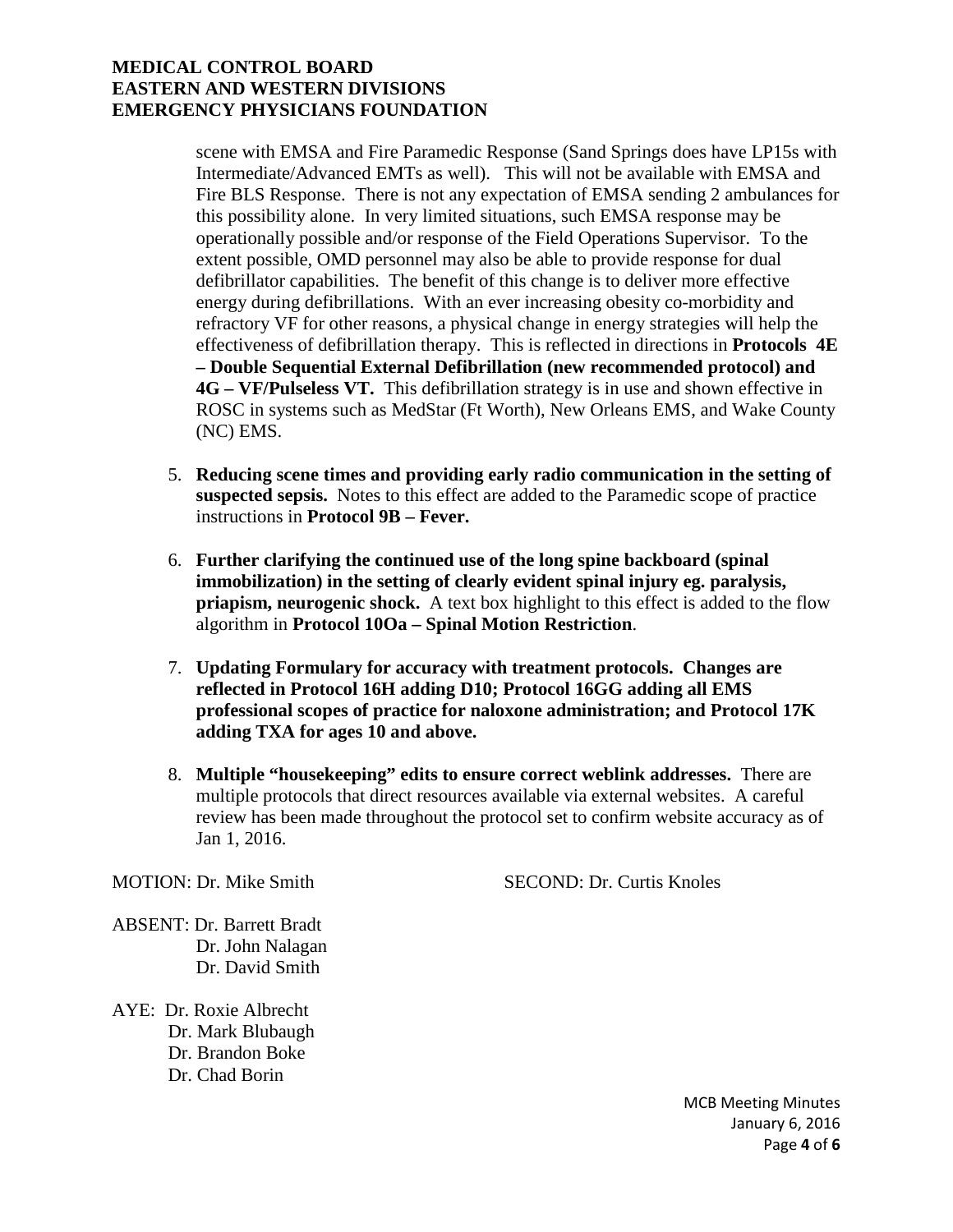Dr. Jeffrey Dixon Dr. Curtis Knoles Dr. Mike Smith

#### **6. Review and Approval of: October and November 2015 Financial Statements**

MOTION: Dr. Mike Smith SECOND: Dr. Curtis Knoles

ABSENT: Dr. Barrett Bradt Dr. John Nalagan Dr. David Smith

AYE: Dr. Roxie Albrecht Dr. Mark Blubaugh

Dr. Brandon Boke Dr. Chad Borin Dr. Jeffrey Dixon Dr. Curtis Knoles Dr. Mike Smith

#### **7. Review and Approval of: Assistant Medical Director Position Description**

Dr. Goodloe shared that by the contract that EMSA put together a few years ago, there is an amount in the budget that funds this position. That being said by subsequent impact the position is for an Associate Medical Director, however, he is recommending a new position for Assistant Medical Director. This gives the potential candidate the opportunity to grow in the position and opens up the position to more candidates that could fit this role.

MOTION: Dr. Chad Borin SECOND: Dr. Curtis Knoles

ABSENT: Dr. Barrett Bradt Dr. John Nalagan Dr. David Smith

AYE: Dr. Roxie Albrecht Dr. Mark Blubaugh Dr. Brandon Boke Dr. Chad Borin Dr. Jeffrey Dixon Dr. Curtis Knoles Dr. Mike Smith

> MCB Meeting Minutes January 6, 2016 Page **5** of **6**